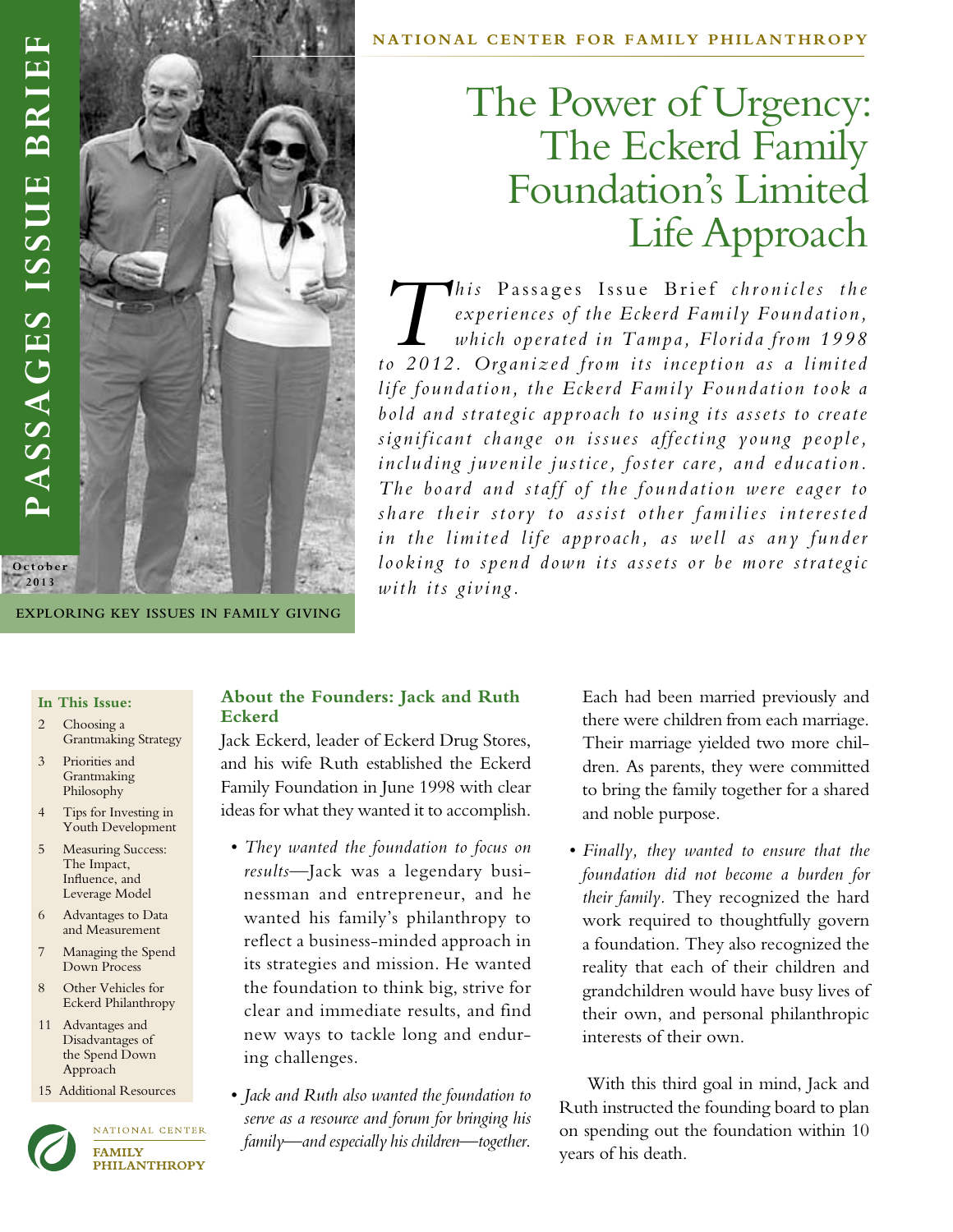Despite this clear beginning, the Eckerd family faced a variety of important questions in the approximately 15-year lifespan of the foundation. Among them:

- • What does a family foundation do when its founder and driving force unexpectedly loses the capacity to participate due to death or illness?
- • How does a geographically dispersed, philosophically diverse, blended family come together to find a common mission and a common purpose?
- What is the connection between personal giving and shared family philanthropy, and how can one inform and inspire the other?
- • What are the advantages and disadvantages of a limited life approach, both for the community of grantees served by a family foundation, and for the family board members themselves?
- • How does a limited life foundation find a mission and focus, and develop a grantmaking strategy that can be carried out on that predefined schedule?

This *Passages Issue Brief* provides a short history of how the Eckerd Family Foundation board and staff explored these and related questions, highlighting lessons learned and mistakes made along the way. While it is not possible to capture the complete impact of the Eckerd Family Foundation on the communities and families it served, this report provides highlights of the foundation's deep and lasting legacy and achievements, and features the voice of the family members and other individuals who were most closely engaged in this important work. An expanded version of this paper, including a longer look at the Eckerd Family Foundation's history, governance, and grantmaking approach and results, is available at www.ncfp.org or by contacting the National Center at 202.293.3424.

#### **ABOUT THIS PAPER**

This paper represents the latest in the National Center's series of publications, guides, and webinars on the topic of limited life foundations and the processing of spending out. Featured NCFP guides on this topic include *The Irwin Sweeney Miller Foundation: A Study In Spend Down* and *Alternatives to Perpetuity: A Conversation Every Foundation Should Have*. See the end of this paper for a list of additional resources on this topic, and visit the Knowledge Center at www.ncfp.org to view our Special Focus Area on this topic.

## **PART I: CHOOSING A GRANTMAKING STRATEGY**

Shortly after its founding, the Eckerd board and staff went through a detailed planning process, utilizing outside consultation to create a five-year strategic plan identifying basic goals, areas of interest, and a variety of other logistical issues. All of the Eckerd's seven children chose to participate, although their interest levels varied.

The board eventually coalesced around a mission to "provide leadership and support for innovative educational, preventative, therapeutic and rehabilitative programs for children, youth, and their families," and the Eckerd Family Foundation officially launched in June 1998. Over time, the foundation would narrow its focus to three core issues: youth failing in the traditional education system, youth aging out of foster care, and youth involved in the juvenile justice system.

"Ultimately the board decided that we were going to take on some important issues. And that meant that staff would have to be trusted to take a leadership role in identifying and bringing to the board opportunities for investment," notes Joe Clark, long-time president of the foundation and son-in-law of the founders.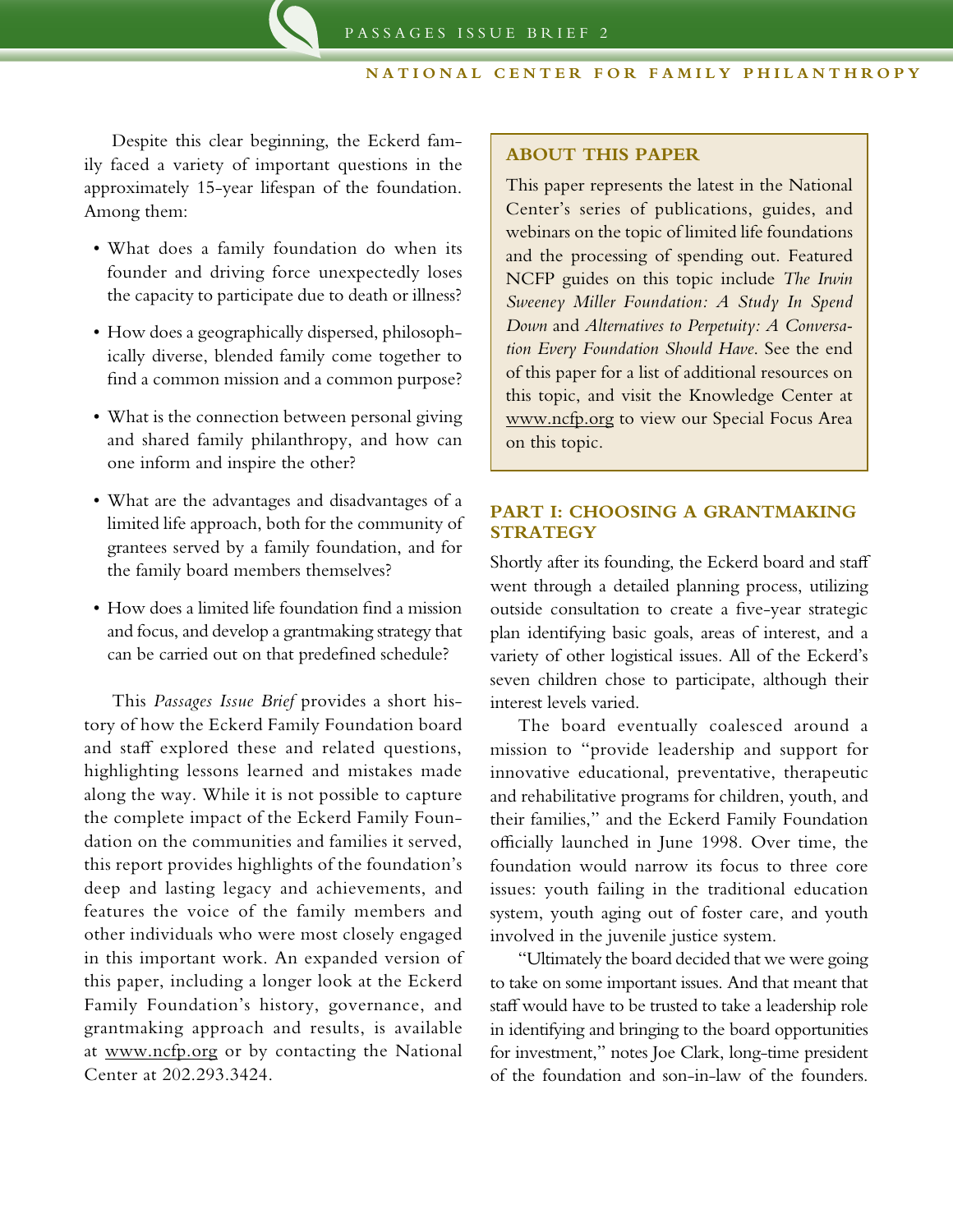"Mr. and Mrs. Eckerd were very clear that they didn't want board members to have carte blanche to push their interests. We came up with a number of very effective ways to balance individual trustee's interests with the overall grant making goals."

Setting the geographic focus of the foundation was one of the thorny issues tackled early to enable the foundation to have the impact they sought. There was immediate recognition that given the roots of the Eckerd Drug chain in Florida, it would be important to have a strong commitment to the state. However, one of the things all board members agreed upon was "that good ideas would not be bounded by geography" and activities related to their mission in Delaware and North Carolina (where family members lived) would continue to be considered to ensure fairness, and the ongoing engagement of board members.

One approach they adopted to manage and support this engagement was discretionary grants. These grants allowed the geographically dispersed family members to engage personally in a portion of the grantmaking by directing targeted grants to programs of interest that weren't reflected in the foundation's core grantmaking or geographic focus. These grants still had to support the overall mission, and based on the staff's recommendation these grants should not be under \$10,000 due to the staff time required to vet all discretionary grant requests.

## **ADDITIONAL INFORMATION ON DISCRETIONARY GRANTS**

The Eckerd Family Foundation's use of discretionary grants is not uncommon among family foundations of all shapes and sizes. NCFP has developed two *Passages Issue Briefs* on both the advantages and potential complications of discretionary grants, including *Discretionary Grants: Engaging Family... or Pandora's Box?* and *Discretionary Grants: Encouraging Participation… or Dividing Families?* Visit the National Center's Knowledge Center at www.ncfp.org to view our Special Focus Area on this topic.

# **Reaffirming Priorities and Grantmaking Philosophy**

At the end of their five-year plan, the board brought in a second consultant to help "examine and reaffirm our priorities, reconsider our timeline, and tweak the rules that we had operated under," says Joe. Through this process, the board focused more deeply on the differences between charitable giving and leveraged philanthropy and began to recognize and develop grantmaking strategies that reflected the importance of systems reform and advocacy.



Three central tenets emerged to guide the Eckerd Family Foundation's grantmaking philosophy:

• **Wherever possible, partner and engage with government, advocates, and other outside private philanthropic partners to bring about systemic change.** "We knew that we could not achieve any kind of long-term impact and sustainable change just by funding a good program," explains Jane Soltis, who joined the foundation as vice president in August 2001. "Our strategies had to include advocacy, and they had to include changing people's thinking about a practice or legislation, or spotlighting an issue or problem. We knew that if we really did want to make a difference, it wasn't going to be through funding a program. It was going to be through us figuring out how to bring our arsenal of influence into the mix of what we were doing. So we were out there joining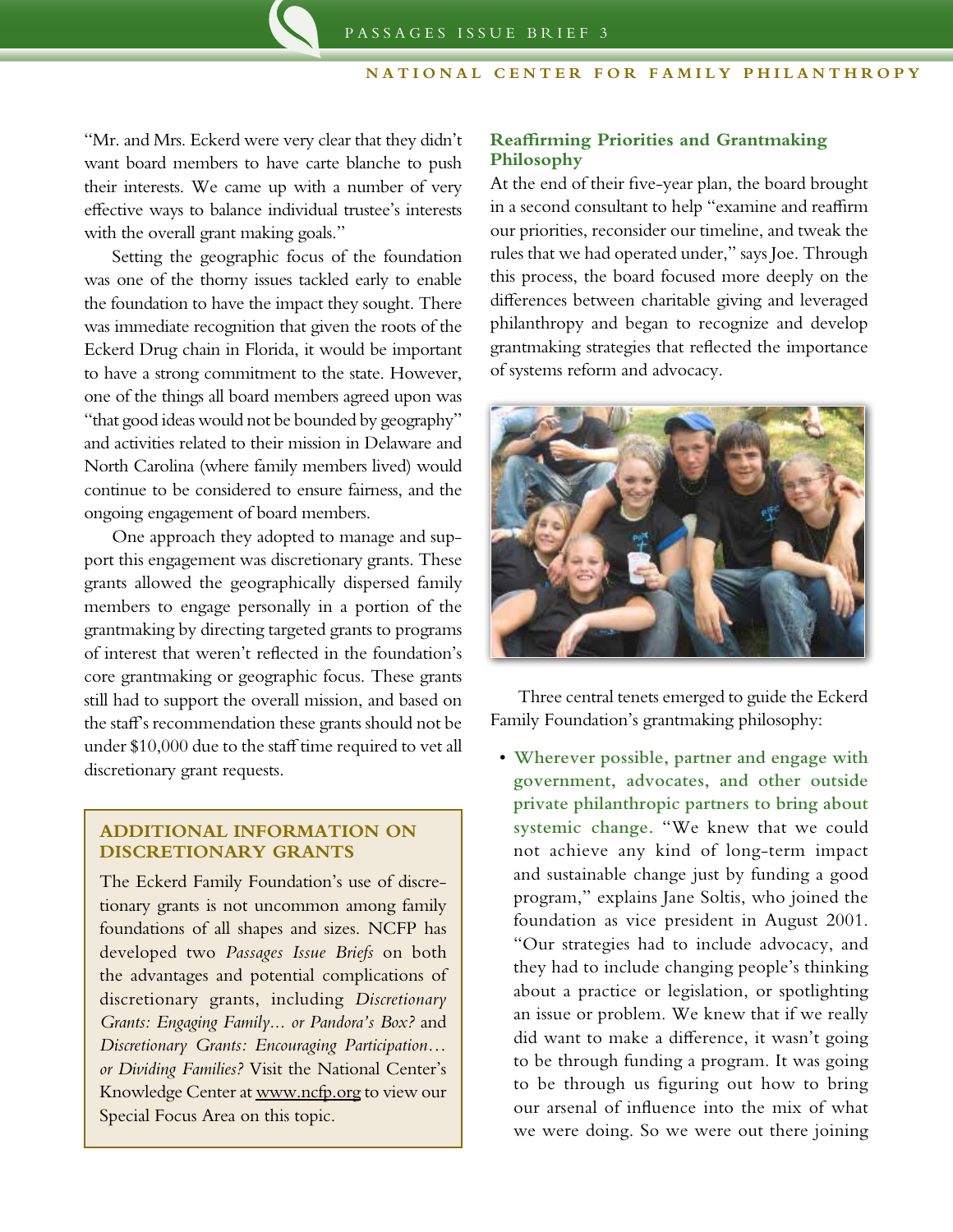affinity groups and joining like groups of people who were focused on the same issues, whether it was in the community that we were in, or if it was up in our state capital. That was just part of the deal if we wanted to really get to where we were supposed to get to. "

- • **Invest in building the capacity of organizations to become sustainable.** "That was a message that we gave from day one," explains Jane. "We were not going to do annual funding for any organization. We would do start-ups, we would enhance programs and we would make capacity building grants."
- • **Use data as the driving force behind all future decisions.** "What I liked most about the approach that Eckerd took was that they really studied the data," says Maggie Osborn, who worked as a consultant for the foundation and also served as vice president of the Florida Philanthropic Network. "They asked themselves, 'Where can we, with our limited size and access and focus, have the most impact?' And so they would use a demonstration model, but they did it in terms of system change. So, they focused on things that they could embed back into the system in the state of Florida; things that would have a long-term impact on the outcomes for at-risk youth. "

## **THE POWER OF URGENCY: TIPS FOR INVESTING IN YOUTH DEVELOPMENT**

As a limited life foundation, the Eckerd Family Foundation was constantly on the lookout for high leverage strategies for achieving impact in the populations it served—primarily at-risk youth. In a May 2008 interview for Family Funder Spotlight, Joe Clark shared several key tips for investing in youth development that are valuable for any funder operating on a limited time span, including:

- • **Do your groundwork to figure out what works** to improve outcomes for kids. Find other communities or agencies that are doing it, and build on it or replicate it. Don't reinvent the wheel.
- • **Invest in programs that focus on Positive Youth Development.** It is demonstrated to make a difference for youth.
- • **Youth are part of the solution and not part of the problem.** Involve them in improving the systems that serve them.
- • **Invest in advocacy**—we've successfully changed Florida Statutes to expand program

funding and Medicaid eligibility for youth who have aged out of foster care.

- • **Determine how to measure progress** in a way that is easy to understand. Proof that strategies are working is powerful!
- • **Invest in leaders.** Effective leaders have really made the difference in this work. You can have a great program, but if you don't have great leadership, it can go nowhere.
- • **Talk to funders** who are working in the field; join the youth Transition funders group.
- • **Develop relationships** in order to build public-private partnerships—you can help public agencies figure out how to do things better for the children.

*Reprinted with permission from "The Eckerd Family Foundation: Helping Foster Care Youth Succeed in School, Work, and Life," from Family Funder Spotlight, Family Funders Network, Volume 9, May 2008.*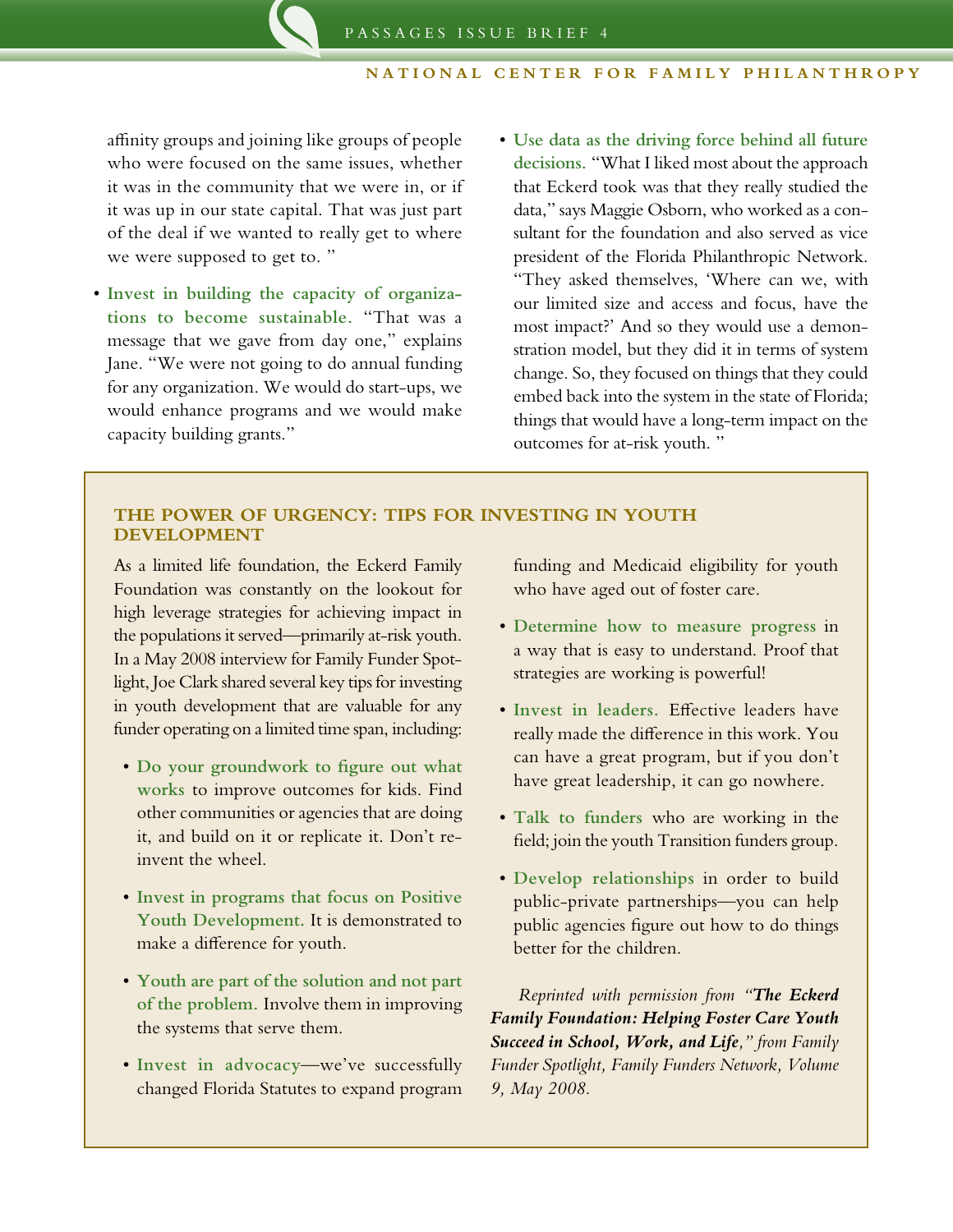## **Measuring Success: The Impact, Influence, and Leverage Model**

Data is at the center of the Eckerd Family Foundation's work, for the foundation's grantees as well as for the foundation itself. While the foundation was founded by a legendary businessman and had several savvy business executives on its board, it took some time for the board to realize that a careful and diligent process for measuring success was just as important to a philanthropy as it was to a business—and that creating mechanisms for achieving this goal was sometimes a much more difficult task.

The staff and board met with several outside advisors to help them develop a plan for measuring and tracking impact, and were particularly influenced by a conversation with a program officer from the Annie E. Casey Foundation, who shared the Casey Foundation's "impact, influence, and leverage" evaluation model. This model focuses on the specific outcomes that the funder seeks to achieve for individuals and families, and, more importantly, on the changes in community norms, policies, regulations, and environment.

 "We stole it from Casey," admits Jane. "We defined it for our board and made it very clear to all potential grantees that evaluating their progress in this framework was expected of them."

Joe elaborates, "Most of the time it's easy to understand a program offering direct services—you make a site visit; you see the program; you understand the outcomes. It can be more difficult to work on a larger scale; there is less "hands on" and it is often difficult to appreciate how meetings, investing in advocacy, and organizational capacity can lead to the passage of a law or change a regulation or practice that results in permanent systemic change and much greater impact than any single program."

"The [Impact, Influence, Leverage] construct really helped us," continues Jane. "I can remember, after the first year of looking at all of our investments and all of our activities through this lens—not just our grants, but how we were spending our time, and the technical assistance that we were providing to support our grantees—we could look over a

year's period of time and actually even look over the 15-year-period of time through this lens. It helped us, and it helped our board to be able to tell the story of what we were doing. And it helped to capture some of the other activities and investments that were not so program-specific in a way that I think made a huge difference. "

> *"One goal of our grantmaking was to add some lasting value to our grantees so that when the time came to walk away they would be stronger in an enduring way. I think we did that."*

*—Joe Clark, president and son-in-law*

Adds Joe, "These plain stated understandable metrics helped everyone better understand how our everyday activities were related to and promoted our grant making goals. They added a context by which the value of the particular activity became more apparent and thus better appreciated as an important strategy. It answered questions like—why did we host this meeting? Why did we hire a consultant to draft model legislation? Why did we pay for this research or study? Linking our grant related activities budget directly to what's different in terms of impact, influence and leverage enabled board members to participate more fully in discussions about our broad goals for systemic change and apply that learning to local community interests as well. We found these measures to be workable and easily understood. "

For an in-depth description of the Eckerd Family Foundation's use of the "Impact, Influence, and Leverage Model," contact NCFP at 202.293.3424 for a copy of the longer version of this history.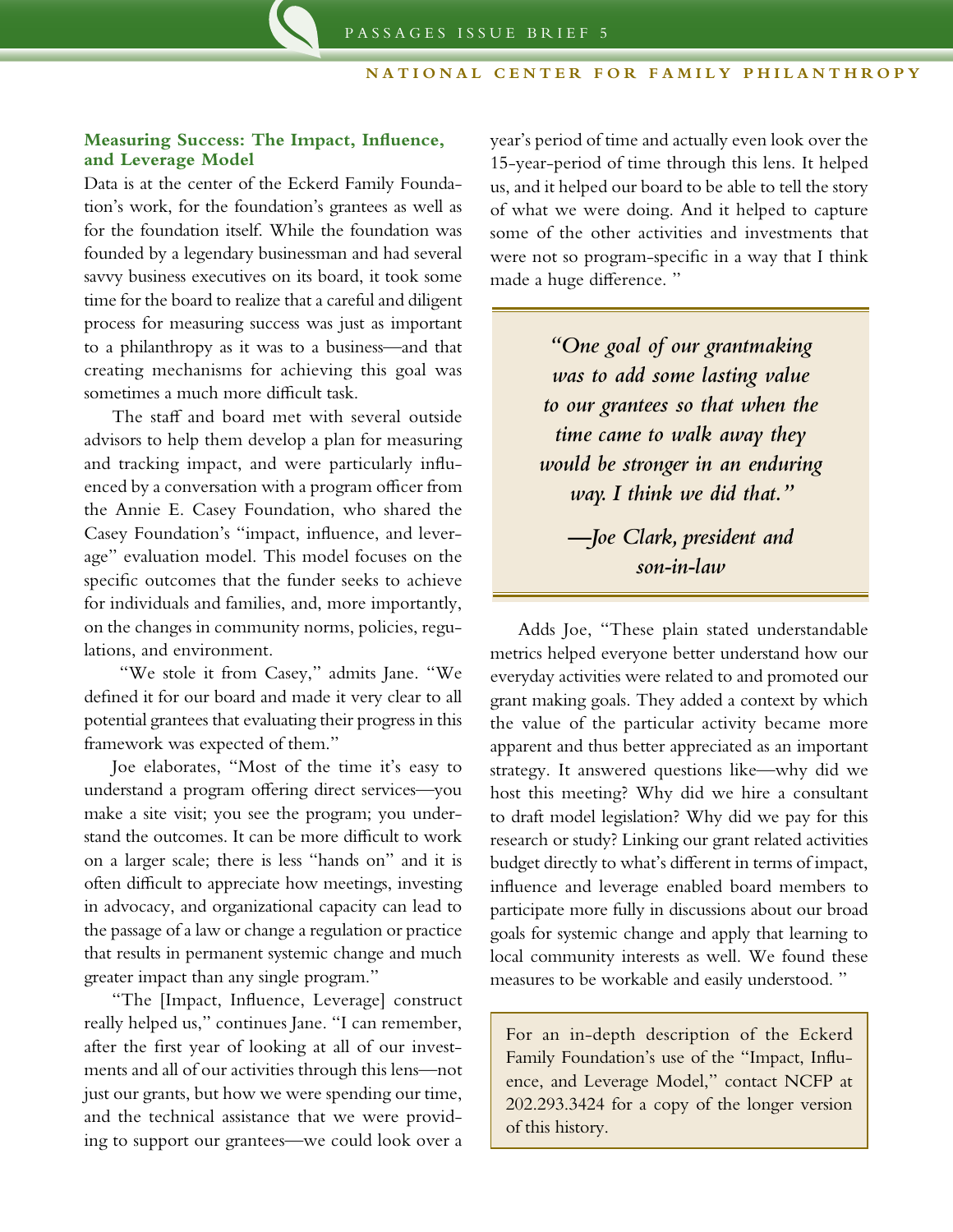## **Recognizing the Value of Measurement**

"I think the recognition that we had to have outcomes measurement came with time," says board member Jim Swann. "I don't think we started off knowing that. We started off with wonderful projects that we all believed in, and anecdotally, we knew they were doing a great job, either from visiting the programs, or just an inherent trust that they were going to do a good job. "

Jim continues, "But when you're spending a lot of money, that's not a very good way of doing business. So we realized over time that we had to get stronger at having some kinds of measurements, especially if our goal was for a specific program to be picked up by government. "



Staff also recognized that they had an important role for communicating the power of measurement—both for the board and for their grantees. This required both figuring how best to measure selected programs, as well as determining which metrics were most important to the board and when and how they applied.

"What we really liked was to have somebody come to the table who had some evidential basis for success before coming to us," adds board member Nancy Nichols. "I think staff helped us come to an understanding about how important measurement was. There are a lot of people that want you to give them something. So, you have to kind of separate the wheat from the chaff a little bit. And you want to support those programs that you hope will have the greatest chance of success. "

Perhaps the most important measure of success for the board was *replicability*—the potential of a given program to be expanded and brought to scale. "Most of the good work that's done is not replicable," suggests Jim. "Many of these programs are led by some kind of loving, caring adult, and it sort of depends on that person for its success, and it's very hard to replicate that. But you need to search for ones that are, because obviously you can have a much greater impact if you can help a struggling organization, and it does become replicable. "

# **Additional Advantages to Data and Measurement**

Board, staff, and outside observers cited several additional advantages to the Eckerd Family Foundation's dedication to outcomes measurement:

- • *Data helps to understand success or failure quickly.* "I think we all came to realize that we had to have measurement strategies in place, because we couldn't spend all our time going back and looking at how people were doing," says Jim. "We had to have reports that could be read and that could help you understand your success or your failure and not have to spend hours trying to decide how well you had done with a particular grant."
- • *Data informs future grantmaking.* Maggie contends that this is one of the Eckerd Family Foundation's biggest contributions to the field: "They've made a real effort to share their knowledge, and the data, and the information with the field, and that's huge."
- • *Data is essential for leveraging additional public and private investment.* "If you were looking for government funding to be a big part of the solution, you had to be able to demonstrate that you were bringing something to the table that was going to really do some real good," explains Jim. "And you had to be able to show it was going to do some real good at an effective price. "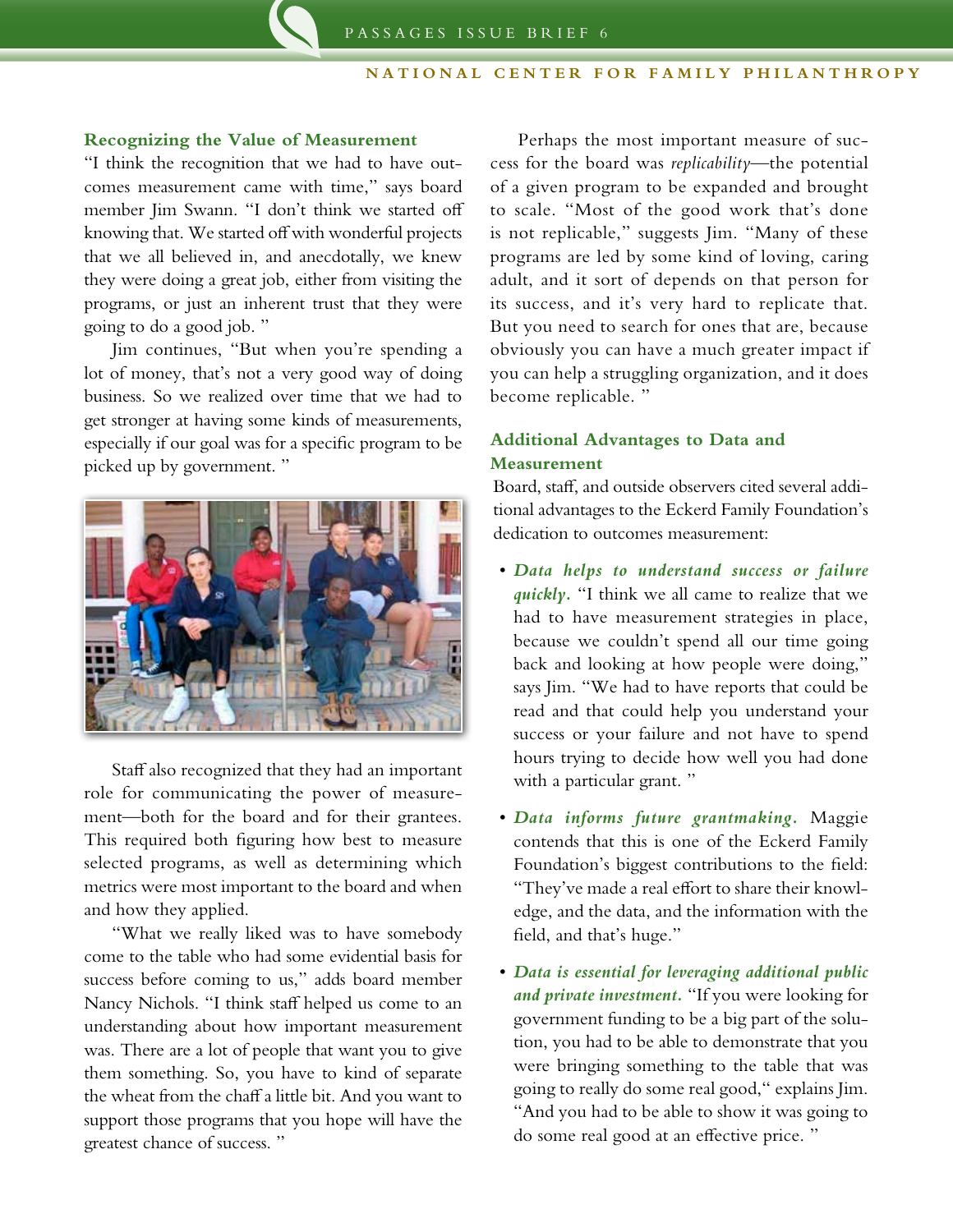At the same time, board members and staff struggled with the realization that as a limited life foundation they were operating on a very fast timeline. The issues they had chosen to focus on did not always have quick fixes, and an important part of their role was to provide the "tough love" their grantees needed to find ways to be sustainable for the long haul.

*"We knew that we could not achieve any kind of long-term impact and sustainable change just by funding a good program."*

*—Jane Soltis, vice president*

Staff members Joe and Jane explain that while immediate solutions were rarely available for the areas they were addressing, their message from day one had been that they would look for innovative programs and start-ups with new ideas rather than as a provider of annual funding. "That was part of the family's strategic process. We would support innovative approaches, but we should not ever be seen as a source for long-term, annual support," says Jane. "As we matured, we spent more and more time communicating with potential grantees about the central importance of sustainability. Our board got very savvy at asking the question, 'When we stop funding this after one or two years, how are they going to sustain it going forward?'

"That message was always out there from day one with every potential grantee, and we reinforced that through the way we made grants. We also reinforced it by providing capacity-building technical assistance funds to both potential and existing grantees around grant writing or board development, or other kinds of capacity-building needs that we identified in conversations with them."

# **PART II: MANAGING THE SPEND DOWN PROCESS**

The Eckerd Family Foundation was set up as a limited life foundation. The foundation followed several policies—written and unwritten—over the first decade of the organization that reflected this initial decision. The board was not particularly concerned about the five percent payout requirement, and in many years went far beyond this legally mandated minimum.

In December 2009, the board and staff of the foundation held their first official meeting to begin discussions on how to go about the process of winding down the foundation. "We reaffirmed the timeframe with the board and began talking with them about the decisions they would have to make as we started this process," says Jane Soltis. "We provided them with a document that asked, 'What would you like the foundation's legacy to be? What do you want to leave behind?' We also talked about our ongoing priorities, and some of the tasks that we would have to attend to, and that was the beginning. "

Adds Joe Clark: "We started off the meeting by explaining that there were essentially four decisions the

board could make about how to spend down the foundation. They could distribute all of the money directly to grantees; they could grant it to a family advised fund within a community foundation; they could distribute it to individual family foundations; or they could establish an escrow account with



another non-profit organization."

In some cases, the staff and board members worked to connect grantees with other foundations that could continue to provide financial support. And they began to face the finality of the foundation's closure.

Joe explains, "One goal of our grantmaking was to add some lasting value to our grantees so that when the time came to walk away they would be stronger in an enduring way. I think we did that. "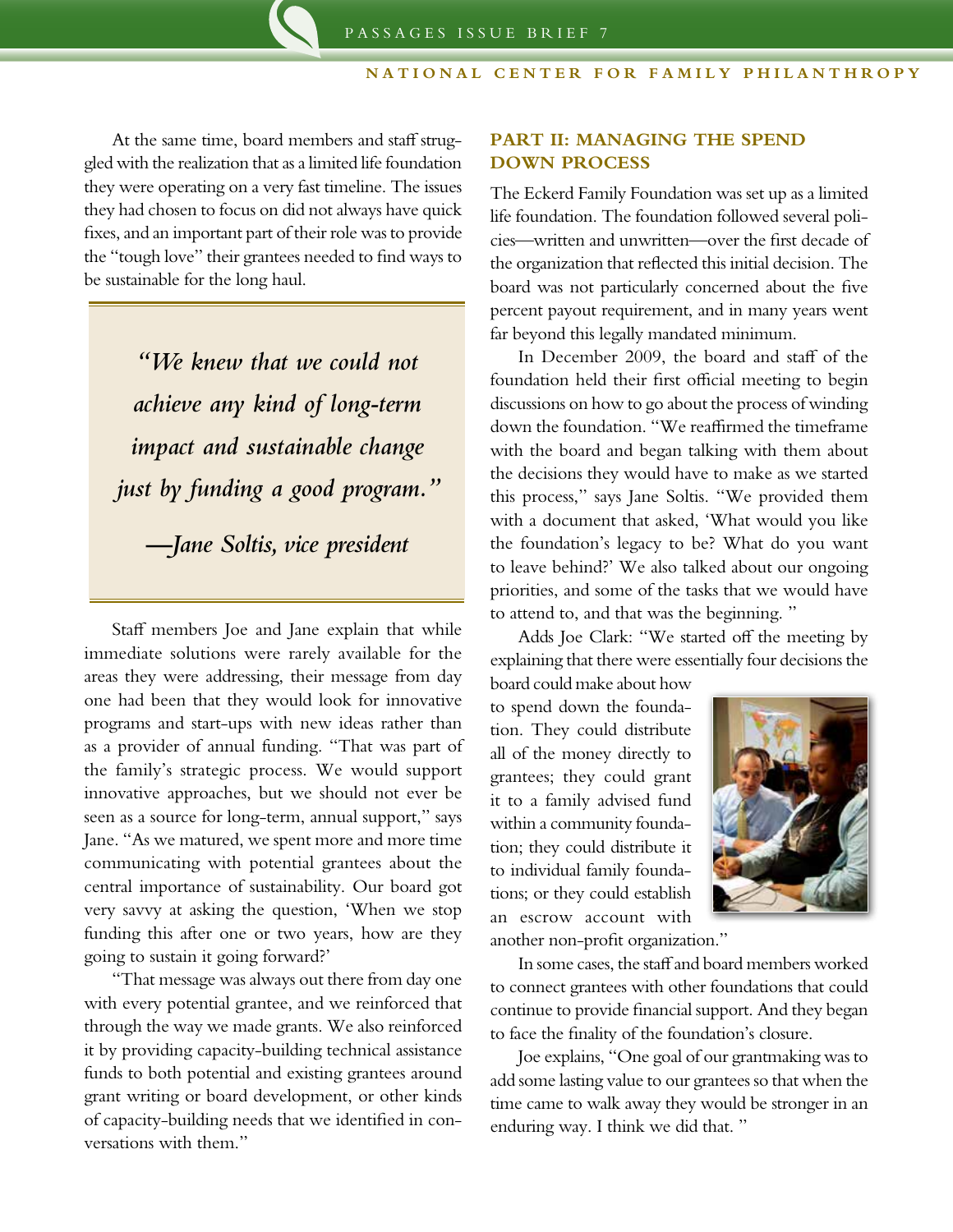## **Other Vehicles for Eckerd Philanthropy and the Million Dollar Challenge**

While the Eckerd Family Foundation is the focus of this report, the Eckerd family had a multipronged approach to giving, and they continue to be involved in a variety of philanthropic vehicles. Eckerd family members have invested a substantial amount of time, resources, and expertise in establishing Eckerd Youth Alternatives (EYA), which sponsors a variety of therapeutic programs for at- risk youth. Since it's founding in 1968, EYA has served more than 150,000 at-risk youth and their families, offering a full continuum of life-changing behavioral health and child welfare services across five states.



Jack and Ruth were heavily involved in the maturation and growth of Florida Presbyterian College, which now bears the Eckerd name. The Ruth Eckerd Hall was also named as a result of their gifts and many family members are still involved with it today. The Eckerds were avid volunteers and Mrs. Eckerd was a lifetime volunteer for Meals on Wheels. They also made "under the radar" individual contributions of approximately \$3 million per year to numerous Tampa Bay charities.

Jack believed strongly in applying sound business principles to his philanthropic endeavors. He wanted to invest in things that would allow people to help themselves. "My dad was very business-like when he gave to a charity," says daughter Nancy Nichols. "When he started the camps for children, it was an investment to him, because when you help a child, that charity money goes far into the future.'"

### **Million Dollar Challenge**

The Eckerd's desire to share the joy of giving with their children was matched by Jack's interest in making sure that everyone in the family "had skin in the game." On a family vacation in the early 1980s, more than a decade before the establishment of the Eckerd Family Foundation, Jack announced that he would be providing a creative matching program to help every family member start their own family foundation. Now known as the "Million Dollar Challenge," Jack and Ruth offered to fund a foundation for each of their seven children up to \$1 million, payable over 10 years. And because each child's financial circumstances were different, Jack developed a matching formula that fairly enabled everyone to reach this goal. Some donations into the foundations were matched 5 to 1, others 10 or 100 to 1.

"Dad never did anything that didn't involve a game or challenge. He never handed us anything. So, I guess he was saying, he was willing to put up if we were willing to put up," recalls Nancy.

As it turned out, all seven children took advantage of the match and created their own individual family foundations. Today, these vehicles are engaging the next generation of the family and in many cases these separate family funds are carrying on the Eckerd tradition of investing in children and youth.

*For a complete description of Jack Eckerd's Million Dollar Challenge, including the exact formula he used to determine the matching contribution for each family member, contact NCFP at 202.293.3424.*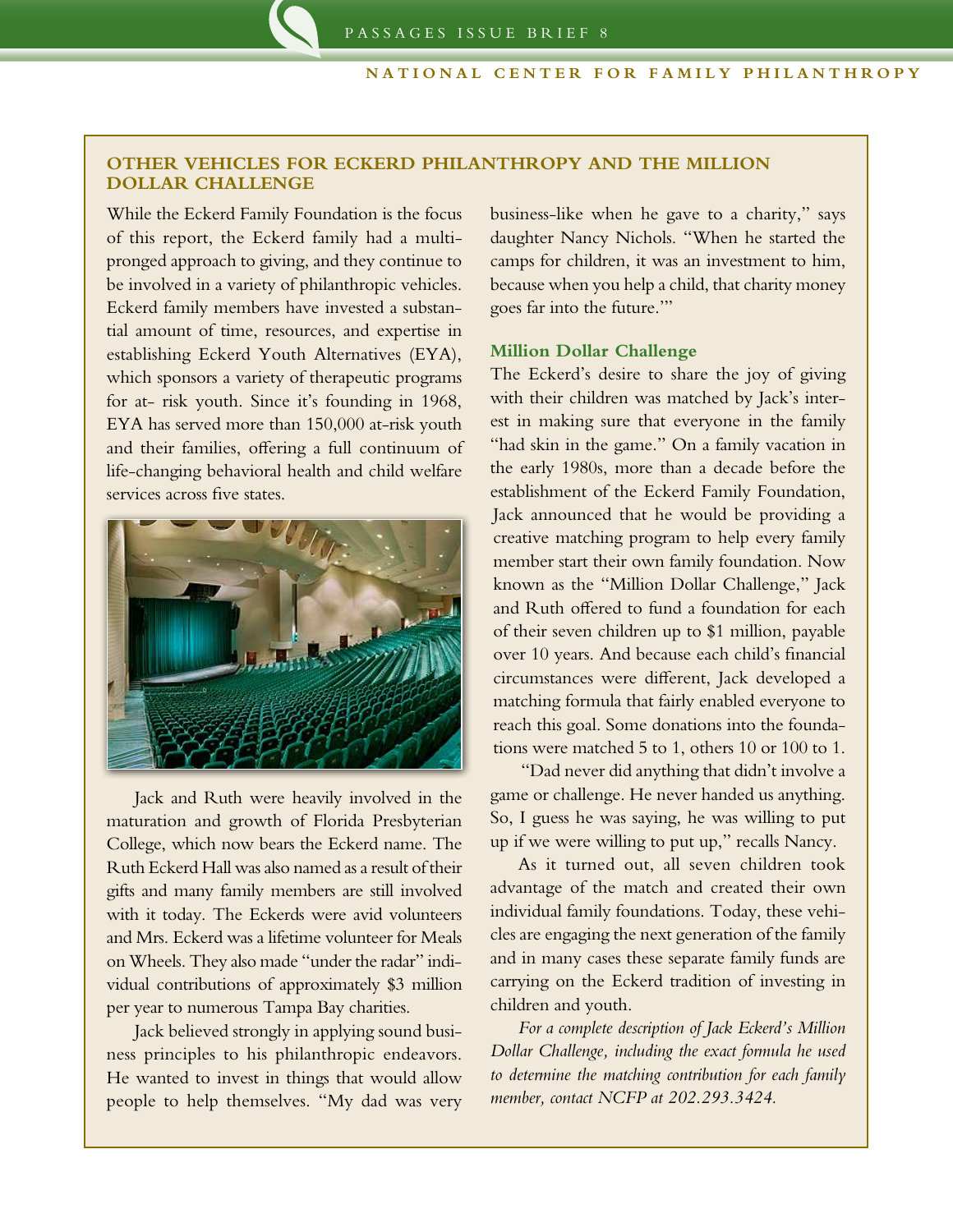#### **Managing the Process**

Following the December 2009 meeting, staff regularly updated the planning document they had prepared— first in word, and later as an excel spreadsheet—to assist in communicating with the board about where they were in the process. Appropriately titled the "Master Closing Plan and Timeline," the plan included a detailed list of action items in the areas of human resources, communications, grants and cash management, accounting, legal, and operational closure tasks, with responsibilities for each task assigned to staff, board members, outside consultants, and "staff with board direction."

*"At the end of the day, my family is the most important thing. But your community is the next most important thing—it surrounds your family, it surrounds your business. If you can make your community a better place, then I think you're making your life better, so that's what I am going to keep doing." —Jim Swann, board member and son*

"We started the process by serving up a menu of discrete decisions, and at each meeting, we would say, okay, we need to address this issue and this issue. Thanks to regular and precise communication with the board, we were able to assemble and group various decision points of the spend down plan into very manageable pieces. Each step was important but nothing became overwhelming," explains Joe.

Accompanying the master plan was a more detailed plan for human resources, which helped the board understand clearly the ongoing role that staff members were playing. "The human resources timeline illustrated and made very clear to the board that, while we're not making grants and we're not going out there doing that kind of work any more, we really did still have a lot of tasks and activities related to the closing that we had to complete," explains Jane.

As they began to implement the items on their tracking list, Joe and Jane also read all of the resource materials available about spending out a foundation, with regular and repeated reference to *Closing a Foundation: The Lucille P. Markey Charitable Trust*, a report from the Council on Foundations on the spend down process at the Lucille Markey Charitable Trust. They also talked with several individuals who had been directly involved in a spend down process—one of whom cautioned that it had been an "absolute nightmare. "

"When we heard one individual state that it took two years longer than anybody thought it would, it just made my stomach churn," says Joe. "I thought, that's the last thing we need, and we're not going to let that happen. So perhaps we over-planned a bit, but we were ready. "

"Every time the board asked a question, Jane was able to refer to our timeline and checklist," he adds. "And you need to start talking early on about how to operationalize the process, and not say, 'this will all work out in the end.' Because there are details that you're going to overlook."

The board and staff worked to reach the planned ending in March 2013, and as they got closer to that date Joe and Jane realized that there would have to be a "last call" for new ideas from board members.

"And so at our fall meeting in 2011, we offered the opportunity for board members to consider whether there were any other projects or issues related to our focus areas—that they would like to pursue. In sum, this would be a last chance to pursue some new opportunity, because for the next two years we would not be taking on anything new," explains Joe. "And then as a group we agreed on the five or six areas on which we needed to concentrate during our final year in order to bring our work to conclusion. That was our plan and we stuck to it. "

For a copy of the Eckerd Family Foundation's "Master Closing Plan and Timeline," contact NCFP at 202.293.3424 for a copy of the longer version of this history.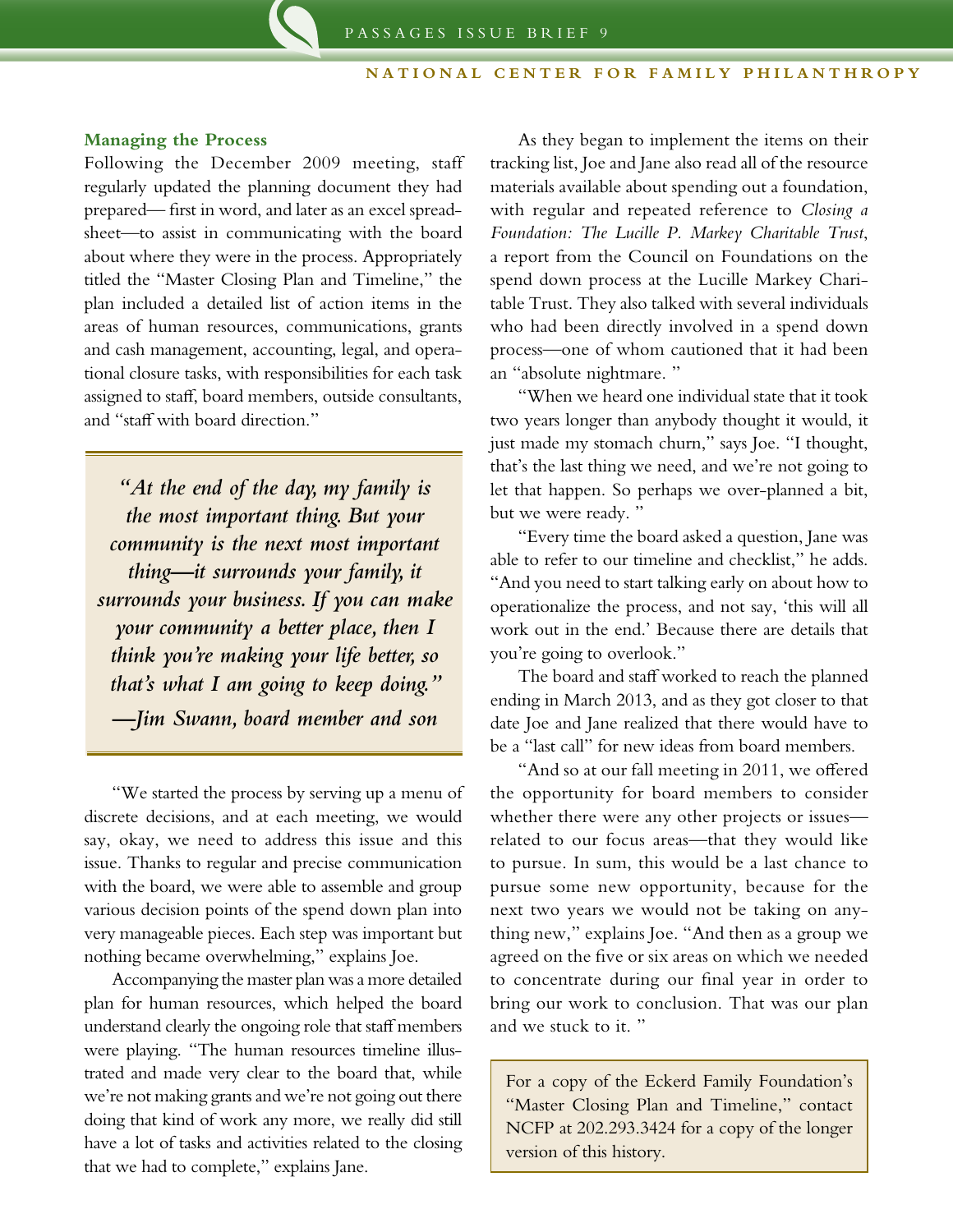## **Wrapping Up: Bringing in Outside Assistance**

As the spend down process picked up pace, staff at the foundation realized the need for expert guidance to ensure that decisions were made in an appropriate and legal manner. "We talked with our existing law firm early on and told them about our plans and asked them how do we go about that?" explains Jane. "Because this doesn't happen all the time. "

*"There are two types of leadership: leadership by compliance vs. leadership by commitment. Leading by commitment is a leader that creates and sustains a shared vision and motivates others to contribute to that shared vision. Granddad was a great leader by commitment. He understood commitment was self-sustaining. He expressed the values and behavior that represented the foundation and he never forced anyone to be involved."*

*—Charlie Hart, grandson*

To help with the process, staff sent a letter to a select group of well qualified law firms in their region who had experience in this area telling them about their plans for spending out the foundation and asking each firm to identify the key tasks required and estimate the cost of their assistance. "We wanted to make sure that the resources we had were adequate," explains Joe, "and we didn't assume that the firm we had used for regular day-today business had the same expertise and experience that would be required when we were actually closing the foundation. And we wanted to be sure that our law firm could work hand-in-hand with our accounting firm. "

According to Jane and Joe, the Eckerd Family Foundation budgeted approximately \$25,000 in outside legal fees to help with the spend down process during the final year of the foundation's existence, and Joe estimates that "we'll be significantly under that. "

#### **Spending Down: Getting to Zero**

Jane and Joe reference the fact that the law also provides a significant incentive for careful planning and a thoughtful approach to payout. "When you go out of business, if you have any assets left there is essentially a 100% tax," explains Joe. "So what you really have to do is figure out some way to not only estimate your expenses, but to prepay them whenever possible, and then to come up with a way to handle any mistakes you might make along the way."

One thing that made their final calculations easier to manage was the existence of the individual family foundations that had been set up for each of the Eckerds' seven children. (See the "*Million Dollar Challenge*," above). These ongoing philanthropic vehicles provided the foundation with "a natural way to continue to support things in communities that had been started by the foundation," says Joe. "These individual family foundations existed years before the big foundation, and the whole purpose of the big foundation was to do things that the little ones couldn't—to consider the big picture and bigger issues in the field. It's funny how it kind of balanced out at the end, in that the remaining money from the big foundation could be used to continue to support projects of interest that had been supported by the individual directors in their own communities. "

In June 2012, the foundation held its final board meeting and awarded its final grants.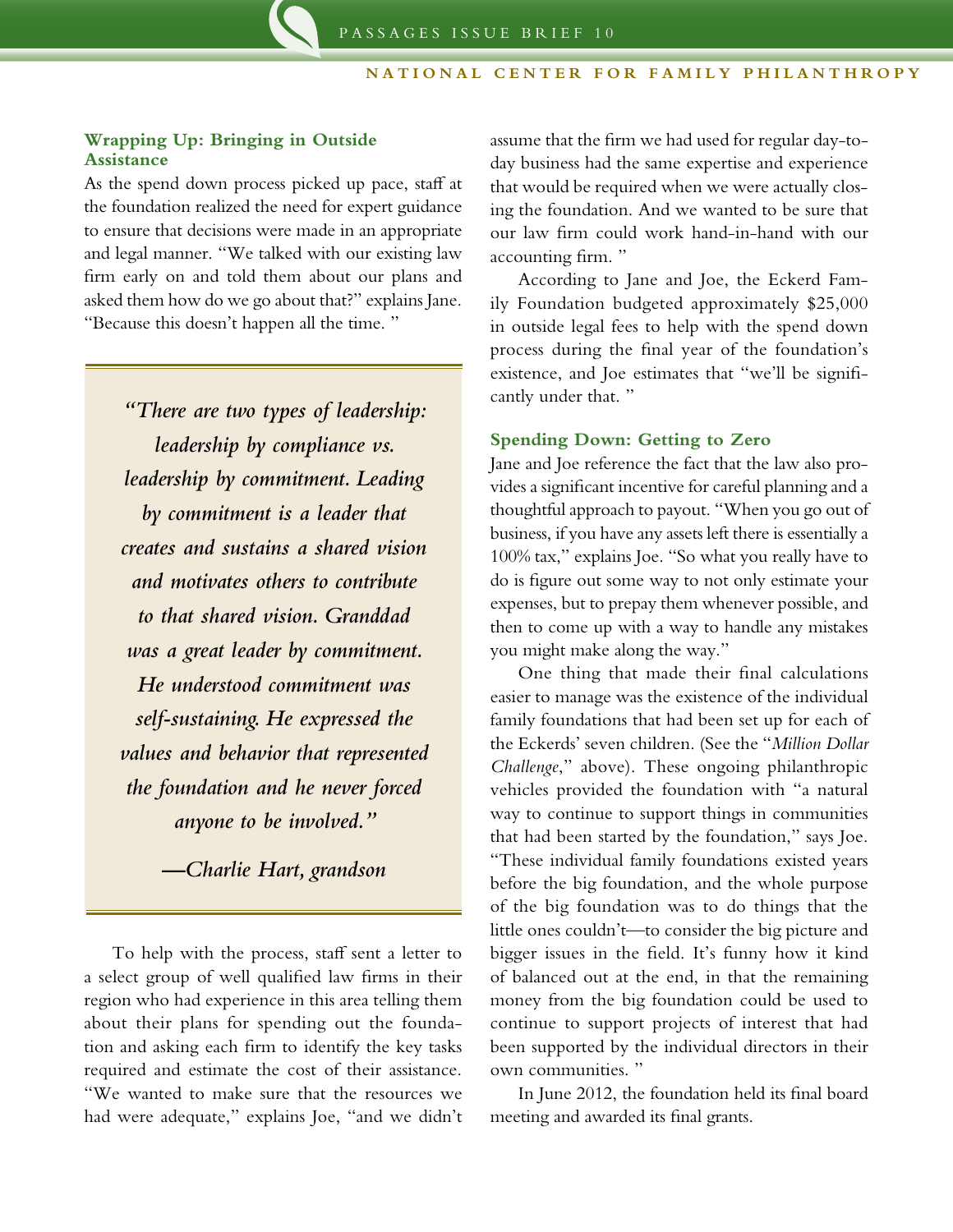#### **Communicating with Grantees**

Both Joe and Jane reference the challenge of communicating the plans to spend down the foundation to many grantees, despite repeated and clear messages from the staff.

"One of the challenges we had was managing the expectations of our grantees and the community," explains Joe. "Despite our efforts to communicate our plans clearly, many felt that the foundation would be issuing a series of very big checks for capital and endowments. We received many unsolicited proposals despite our guidelines and announcements to the contrary. Fortunately I think we were able to handle all inquiries in a respectful but appropriate manner. "



Jane agrees: "The message was always out there from day one with every potential grantee. We reinforced that through the way we made grants and we also reinforced it by providing capacity-building technical assistance funds to potential grantees or grantees around grant writing or board development or other kinds of capacity-building needs that we identified with them in their organization. "

Board member Nancy Nichols suggests that there is some degree of human nature in this. "I'm not sure that people were willing to connect with the loss of EFF as a long-time funding partner. They think that they're going to be the ones that, somehow, we were going to continue to support. And I don't know that there's any way to do this, other than being very honest about it."

# **PART III: ADVANTAGES AND DISADVANTAGES OF THE SPEND DOWN APPROACH**

While every giving family is unique and their particular approach to spending-down will yield varying results, there are some aspects of the Eckerd Family Foundation's experience that are instructive for all families seeking to realize greater impact.

The Eckerd's approach to grantmaking reflects their founder's willingness to take risks to achieve ambitious goals, combined with the sense of urgency that accompanies a limited life foundation.

Interviews with the Eckerd family and staff, and analysis of the foundation's grantmaking strategies, suggest a variety of advantages gained from their spend down approach:

• **Focused Engagement: Having an end date enhances both focus and family member commitment.** With a limited time horizon, several family members specifically maintain that they felt more engaged in the work of the foundation. "It lets you know there's an end of the game," says board member Nancy Nichols. "It kept my energy level up. I read everything and listened at every meeting because I knew there was going to be an end of it. "

Others mentioned the idea that having a finish line in sight helped sustain their personal commitment despite the heavy levels of work and attention involved. "It's a time commitment to read about organizations. It's a time commitment to look into people that deserve and have need; and it's also an emotional commitment," says Charlie Hart, a grandson of the founders. "We can't help everyone, no matter how hard we try. The way that it was set up to spend down was something that I was happy to be engaged in. If it was set up to be around forever, to be passed down from the children to the grandchildren to the great-grandchildren, then it would have been perceived as a burden."

• **Commitment to Donor Intent: Limiting the life of a foundation keeps the focus on the donor's interests.** While Jack Eckerd was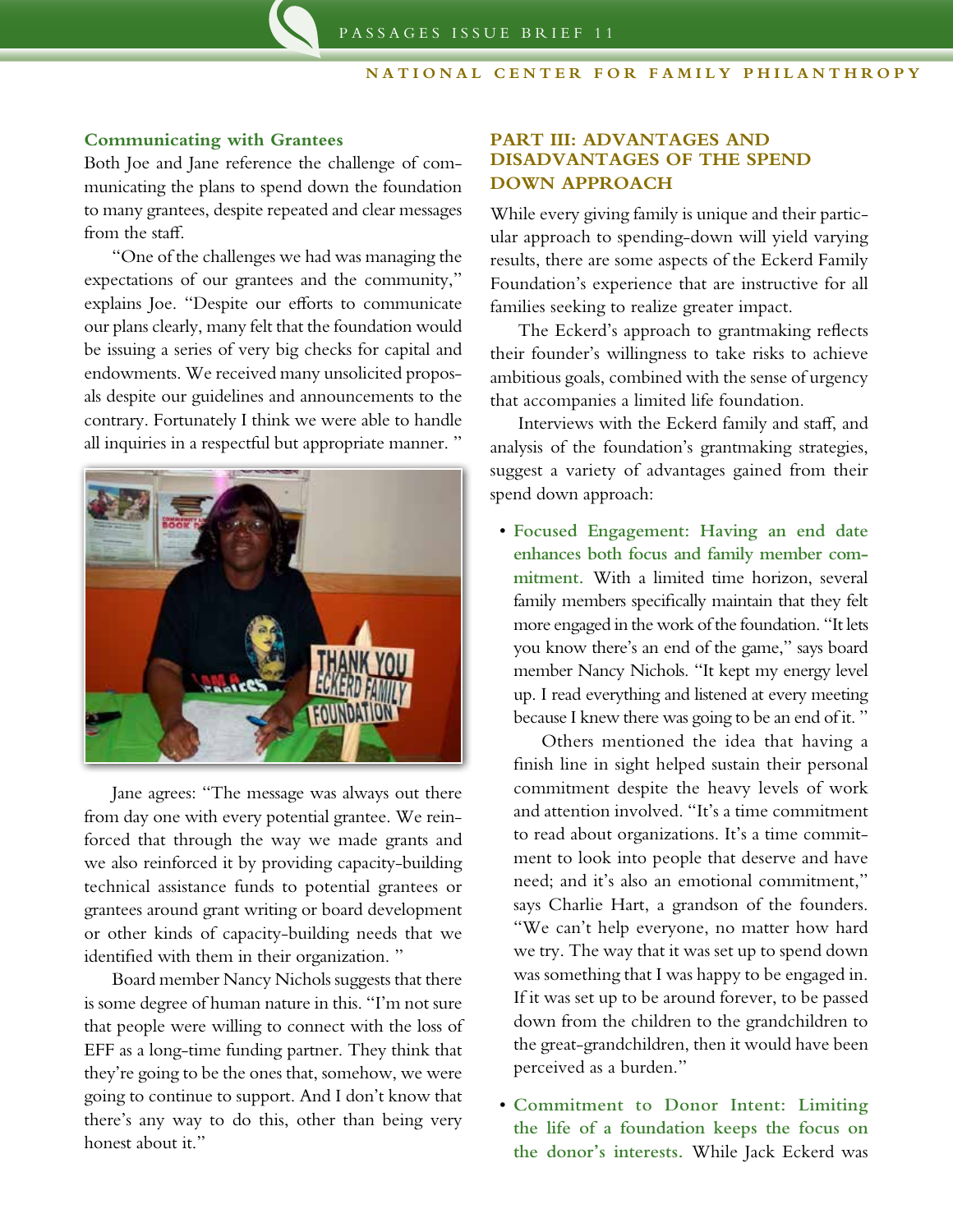# **Lessons Learned on Spending Out from The Eckerd Family Foundation Example**

When considering a spend down approach, family foundation donors and board members should reflect on the many lessons drawn from the Eckerd experience:

- • **Buy-in from all members of the board is critical.** Board members must agree on the mission, vision and timeline at the beginning, and recommit throughout the process.
- • **Working together as a family to make an impact through philanthropy will have its ups and downs.** Board members cited the value of tolerance, respecting other's opinions and patience in the process.
- • **Operating the foundation like a business facilitates a successful spend-down approach.**
- • **Outside expertise and consultation can be transformative.** The Eckerd Family Foundation utilized consultants at two distinct points in the foundation's development to create consensus around a vision and approach for realizing results..
- • **Staff is a critical factor in the success or failure of a spend-down approach.** While staff are always a vital component to organization success, when a foundation is spending down, staffing becomes even more important. "The closer you get to the end date, if you don't have the right people, they're going to be looking someplace else," suggests Jim Swann.
- • **Nothing takes the place of personal involvement.** Over and over again, board members of the Eckerd Family Foundation mention the value of their personal engagement in the work of the foundation.
- • **Leadership involves risk.** "Mistakes are okay, because you make mistakes when you are out front," says Jim Swann. "You never make mistakes when you follow and just do what everybody else did that you're sure is going to work."
- • **Asset size is relevant (but relative)—a strategic approach with ambitious goals requires resources.** Over the course of its 15 years, the Eckerd Family Foundation made grants and conducted grant-related activities of more than \$65 million in support of its many initiatives, particularly foster care and juvenile justice.
- • **Collaborations between local funders and national foundations can yield value for everyone and move the work forward.**  The Eckerd Family Foundation collaborated extensively throughout its history with national funders such as the Jim Casey Youth Opportunities Initiative, the JEHT Foundation, the Annie E. Casey Foundation, and the Lumina Foundation. "When we worked with the Lumina Foundation, it was a win for us and a win for them," says Joe Clark. "We became a trusted contact in Florida, where they were looking for a point of entry. "
- • **You can't communicate enough with grantees and nonprofits.** The Eckerd Family Foundation was very clear in its communication materials and interactions with grantees and nonprofits. Yet many still did not seem to understand (or accept) the foundation's time horizon, even with the final grant round. "I don't think people are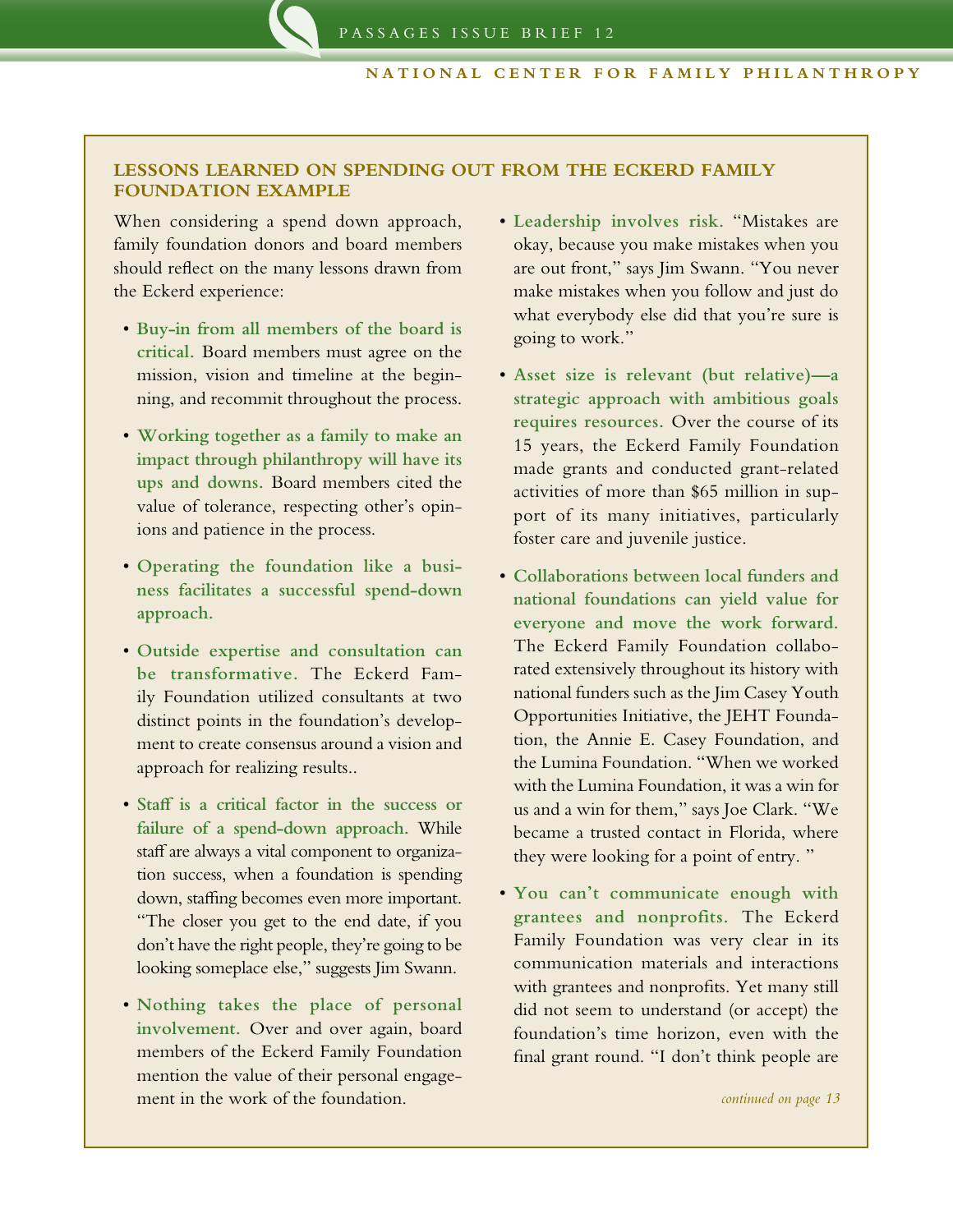#### *Lessons Learned, continued from page 12*

- willing to connect with the fact that there will be an end," says Board Member Nancy Nichols. "I don't know that there's any way, other than being very honest about it. "
- • **A spend down approach has implications for the types of organizations you should choose as partners.** While there can be great value in working with universities and academic institutions, Eckerd staff and board members caution that the academic culture may not be best accustomed to complying with an aggressive timeframe and expectations for work that could "nimbly be put into action."
- • **A spend down approach has implications for the type of change you seek to create.**  Eckerd Foundation leaders quickly learned that neighborhood-level change requires the engagement of community members, and requires long-term relationship building and resource commitments that their timeline could not accommodate. "We learned these neighborhoods, while very much in need, do not easily change. They require conscien-

tious, consistent, intentional leadership from their own community and must be willing to hold themselves accountable," says Jane in an internal Historical Summary prepare for the board in June 2012. "If the leadership and work is left to 'outsiders'—however well intended—it probably will not work. "

- • **While a shortened timeline often leads to investments in strong, visionary nonprofit leaders, investments should be made with attention to several key factors.** In particular, the Foundation recommends recognizing that:
	- · Visionary leaders have strong operational implementers behind them.
	- · Good intentions do not equal results.
	- · When visionary leaders who are often organizational founders request funding, it is important to identify and verify the existence of strong fiscal controls in the organization.
	- · Visionary leaders must be taught that measurement and data are necessary and that *the plural of anecdote is not data*.

incapacitated by a major stroke shortly after the founding of the foundation, his values, philosophies, and perspectives were both well documented and well understood by his family. With this knowledge clear in their minds, family members were unanimous in their verdict that the limited life approach was a good fit for the donor's intent.

"He was aware of how some other large foundations had wandered away from the basic intent of the donor," suggests Joe Clark. "While he and Mrs. Eckerd were very clear that they wanted the foundation to reflect the interests of the family, they wanted it to be in a particular context and they did not want the focus to change dramatically over time. Nor did they want to impose a lifelong burden on the extended family. After all, if you can't accomplish two or three major goals in 15 years what advantage will perpetuity add?"

Board member Jim Swann agrees: "He did not want his foundation, over time, to become something totally different than what he would have wanted the money used for.

• **Risk: An increased willingness to take risks in order to achieve desired impact:** Perhaps the clearest benefit of the Eckerd Family Foundation's approach was an intense focus on impact, which was shared by every board and staff member, and reflected in their strategies and grantmaking.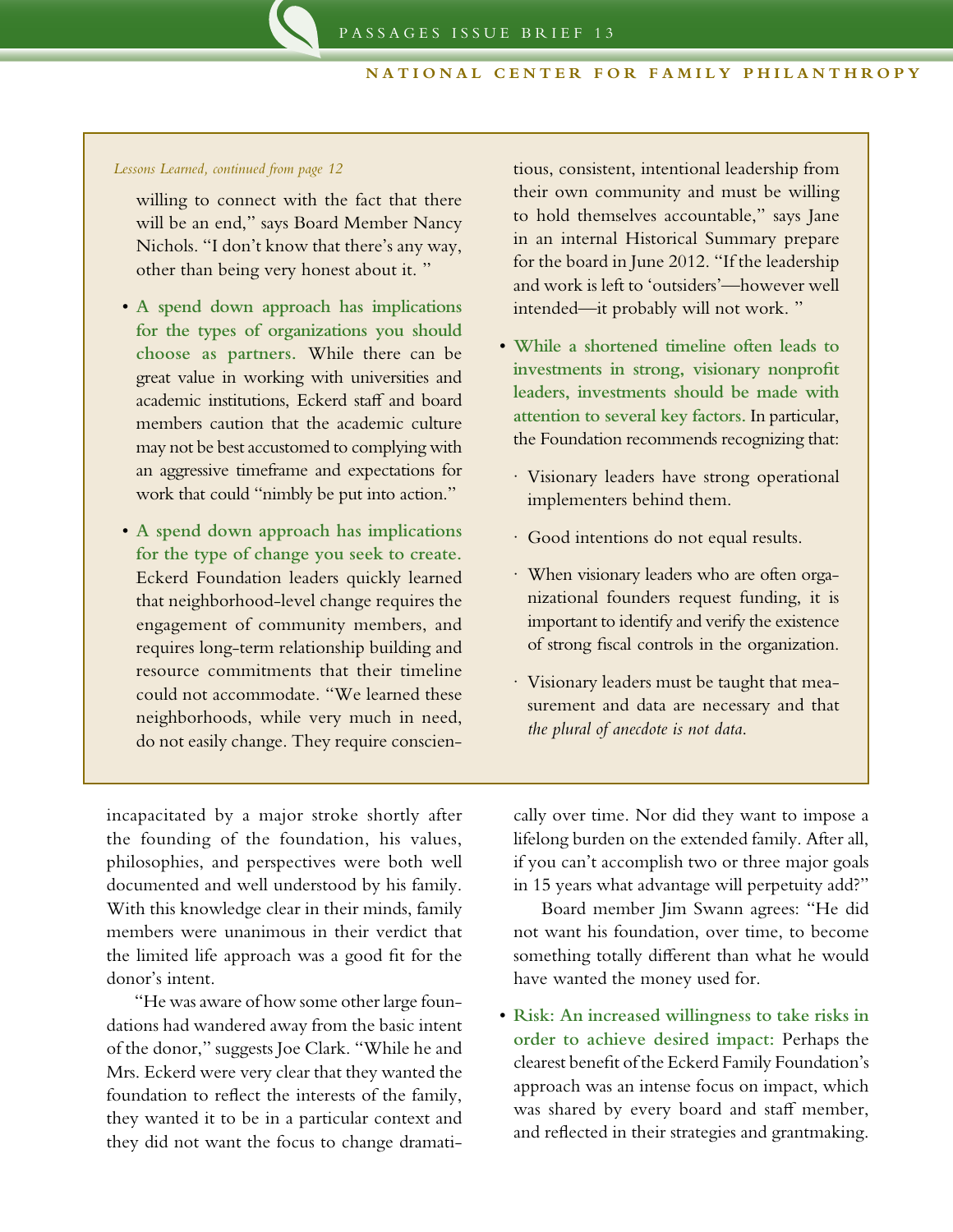"You are forced to plan specifically and to stick to your plan," states Joe. "There's not a free pass. You don't get to say, well, we didn't get to that this year, but that's okay, we'll just roll it over to next year. Time is always running out. "

As the foundation deepened its work reforming the juvenile justice and foster care systems, family members also became more comfortable with taking risks, including significant support for advocacy efforts. "Because we wanted to make a change, and we wanted it to be longterm and sustainable, we knew that we could not be successful by just funding a good program; it had to include advocacy," says Jane Soltis.

• **Collaboration: Limited life foundations clearly recognize the need to partner early and often to meet their goals—and to encourage their grantees to do the same.** With a short time horizon and ambitious goals, the Eckerd Fam-



ily Foundation was a model for funder and nonprofit collaboration. This collaboration was essential to the foundation

both for achieving it's grantmaking vision during its existence, but also for ensuring that this vision would be carried forward following the life of the foundation.

Vicki Sokolik, director at Starting Right, Now, a long-time grantee of the foundation, adds that this focus on collaboration extended to the foundation's support for collaboration by its grantees. "Sometimes the most important part of a funder's support has nothing at all to do with their own financial contribution. By connecting us with other organizations and funders, we were able to not only grow our program in capacity but also learn from others their best practices to help us build stability and sustainability. It also allowed us to partner on some aspects of our program so

that we were not reinventing a wheel if someone was already doing good work in that field."

While everyone interviewed reports strong support for the limited life approach, many also acknowledge at least two important disadvantages of this decision:

• **Continuity of the Work/Long-term Impact:**  Most importantly, family members and staff recognize that the work they have started might not be continued or completed and that there remain many important issues and programs they wish they could address.



"My aunts and uncles and mother and staff developed so much expertise, so many contacts, such a record, and then all of that is then dispersed," says Jake Short, grandson of the founders.

Second Generation members of the Eckerd Family Foundation, along with their spouses.

"The human capital aspect of the spend-down is sometimes overlooked."

Maggie Osborn adds that the departure of the Eckerd Family Foundation from this work will be difficult for the at risk populations it supported. "I worry about the light going off of these populations. I don't worry about some of the things that Eckerd has done having incredible and long-lasting change, but I do worry that they've been such a key supporter for these populations and these issues and a strong voice across the state and I worry about who's going to continue to magnify those issues."

• **Loss of Vehicle for Family Participation/Succeeding Generations:** With the closing of the foundation, the Eckerd family also acknowledges the absence of a vehicle for future shared family participation. "In a small way, I think people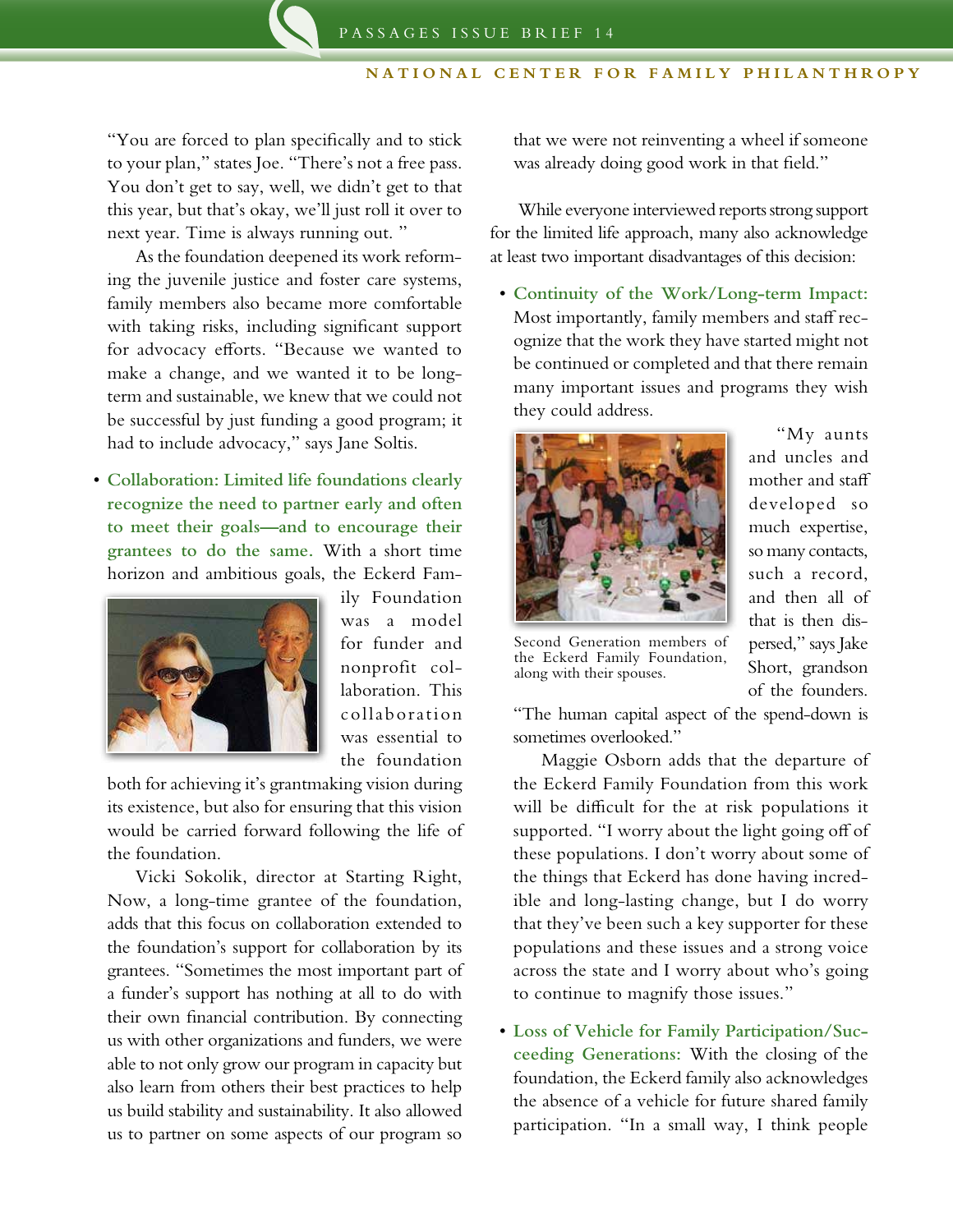thought it was the end of an opportunity for us to work together as a family, which we are very much used to doing," states Jake. "We've come together very consistently over the years for all sorts of reasons but this was one of the most important reasons. So I think there are some questions about what will follow. "

## **CONCLUSION**

Sometime in 2014, the Eckerd Family Foundation will officially close its doors, ending more than fifteen years of sustained commitment to young people. The foundation's legacy will live on for many years to come for a variety of reasons, and in a variety of ways:

- The foundation has served as the focal point for the blended Eckerd family, enhancing the lives of the Eckerd family members who participated in its work, either directly as board members, or as observers and supporters, and providing them with shared memories and a shared and life-long dedication to at-risk youth.
- The foundation has influenced countless other philanthropic families and funders through its participation in a variety of funder networks and statewide advocacy groups, including the Florida Philanthropy network, the youth Transitions funders group, the campaign for youth Justice, and the Quality Parenting Initiative, among many others.
- • The foundation has positively and directly transformed the lives of tens of thousands of families and at-risk youth in the regions they supported, most notably Florida, Delaware, and North Carolina.

Finally, the foundation has served as powerful force for learning and exploration for the family members involved "We learned how to work with family members—how to deal with the baggage and work through it," says board member Rosemary Lassiter, daughter of the founders. "We learned how to accept differences and understand why people feel that way. These are lessons for life."

# **ADDITIONAL RESOURCES ON LIMITED LIFE FOUNDATIONS AND SPENDING OUT**

- • Buhl, Alice, 2013. "The Irwin Sweeney Miller Foundation: A Study In Spend Down." Washington, DC: National Center for Family Philanthropy.
- • Dickason, John, 2000. *Closing a Foundation: The Lucille P. Markey Charitable Trust*. Washington, DC: Council on Foundations.
- • Fleishman, Joel L., 2010. *First Annual Report to The AVI CHAI Foundation on the Progress of its Decision to Spend Down.* Durham, NC: Center for Strategic Philanthropy and Civil Society, Sanford School of Public Policy, Duke University.
- • Fleishman, Joel L., 2011. *Shifting the Spend-Down into High Gear: A Foundation Begins Implementing Its Strategy: Year Three Report on the Concluding Years of the AVI CHAI Foundation.* Durham, NC: Center for Strategic Philanthropy and Civil Society, Sanford School of Public Policy, Duke University.
- • Fleishman, Joel L., 2011. *Gearing Up to Spend Down: A Foundation in the Midst of Paradigm Shifts: Year Two Report on the Concluding Years of the AVI CHAI Foundation.* Durham, NC: Center for Strategic Philanthropy and Civil Society, Sanford School of Public Policy, Duke University.
- • Hamilton, Charles H., 2011. "Payout Redux," in Emerging Questions on Liberality and Social Thought: Conversations on Philanthropy, Volume VIII.
- • Ostrower, Francie, 2009. *Limited Life Foundations: Motivations, Experiences, and Strategies*,. Washington, DC: Center on Nonprofits and Philanthropy, The Urban Institute.
- • Proscio, Tony, 2012. *Winding Down The Atlantic Philanthropies: 2009-2010: Beginning the Endgame.* Durham, NC: Center for Strategic Philanthropy and Civil Society, Sanford School of Public Policy, Duke University.
- • Proscio, Tony, 2010. *Winding Down The Atlantic Philanthropies: The First Eight Years: 2001-2009.*  Durham, NC: Center for Strategic Philanthropy